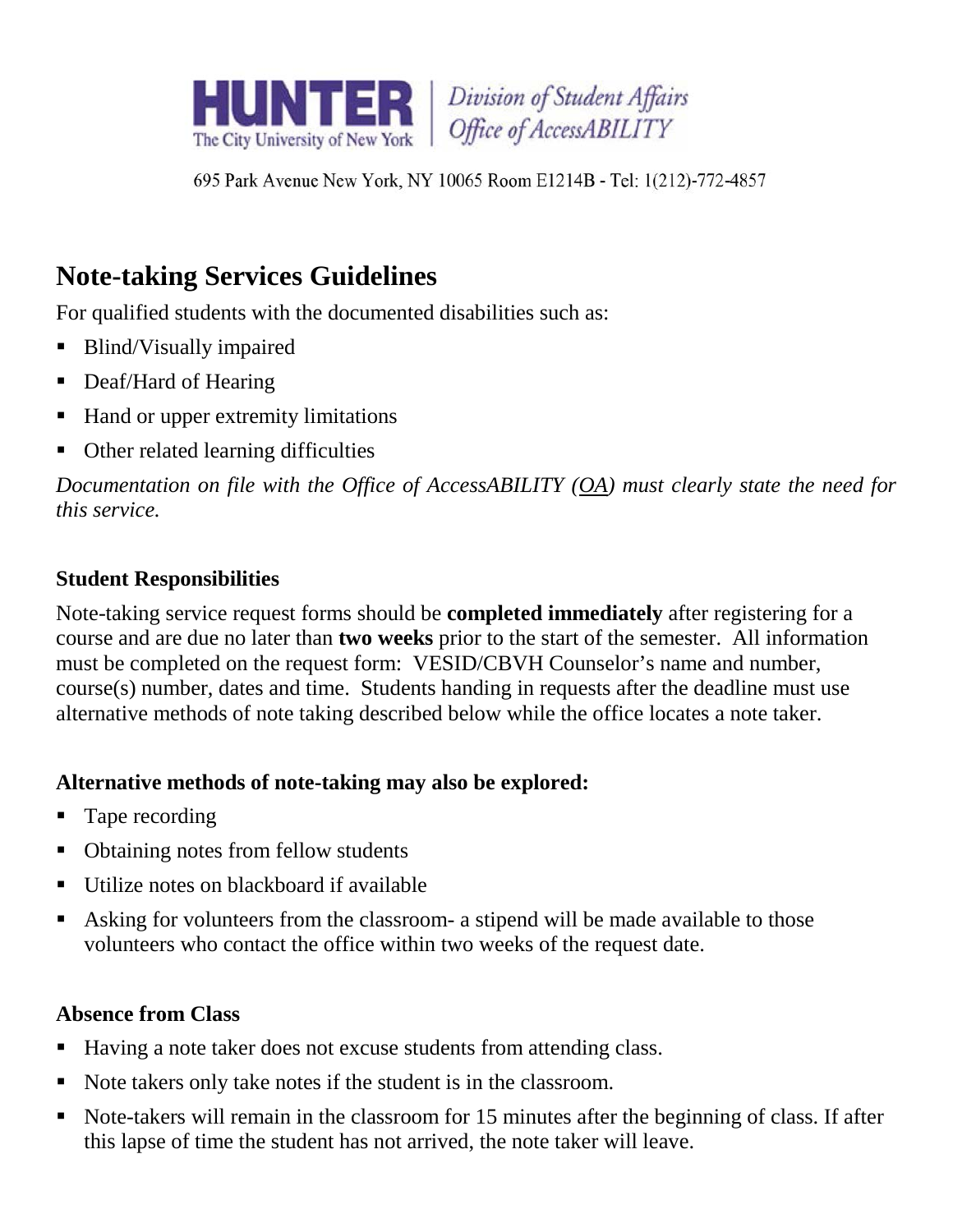- It is the responsibility of the absent student to get the notes from another member of the class, not from the note taker.
- If a student knows that he/she is going to be absent from a class, he/she must notify the OA at least 24 hours prior to the class time.
- Three absences without proper notification and medical documentation will result in the suspension of services. You must contact the coordinator in order for services to be reinstated.

#### **Paper and Seating Arrangements**

- Students must provide the note taker with either a notebook or loose leaf paper on which to take notes.
- Students should sit next to the note taker to facilitate the passing of the notes at the end of class and the signing of time sheets.

#### **Schedule Changes**

Please notify the Coordinator of any schedule changes that may arise as soon as possible.

- If a student drops a course or withdraws from a course.
- If a student adds a course in the first three weeks of a term, he/she will be expected to use alternative note taking methods, as noted above, until the OA appoints a note taker. You must add courses as early as possible, to ensure note taking services.
- If there is a change in class time, days, or location.

#### **Time Sheets**

Time sheets will be presented to the student to initial at each class session as well as signed with full signature every two weeks.

#### **Contact with Note taker and the Office of AccessABILITY**

- Students and note takers should exchange emails and phone numbers so that they may reach each other directly if needed.
- If a student has questions or concerns regarding note taking, OR
- If a note taker is late, OR
- If a note taker is absent, THEN contact the Coordinator for Class Accommodations, via phone: 212-772-4883